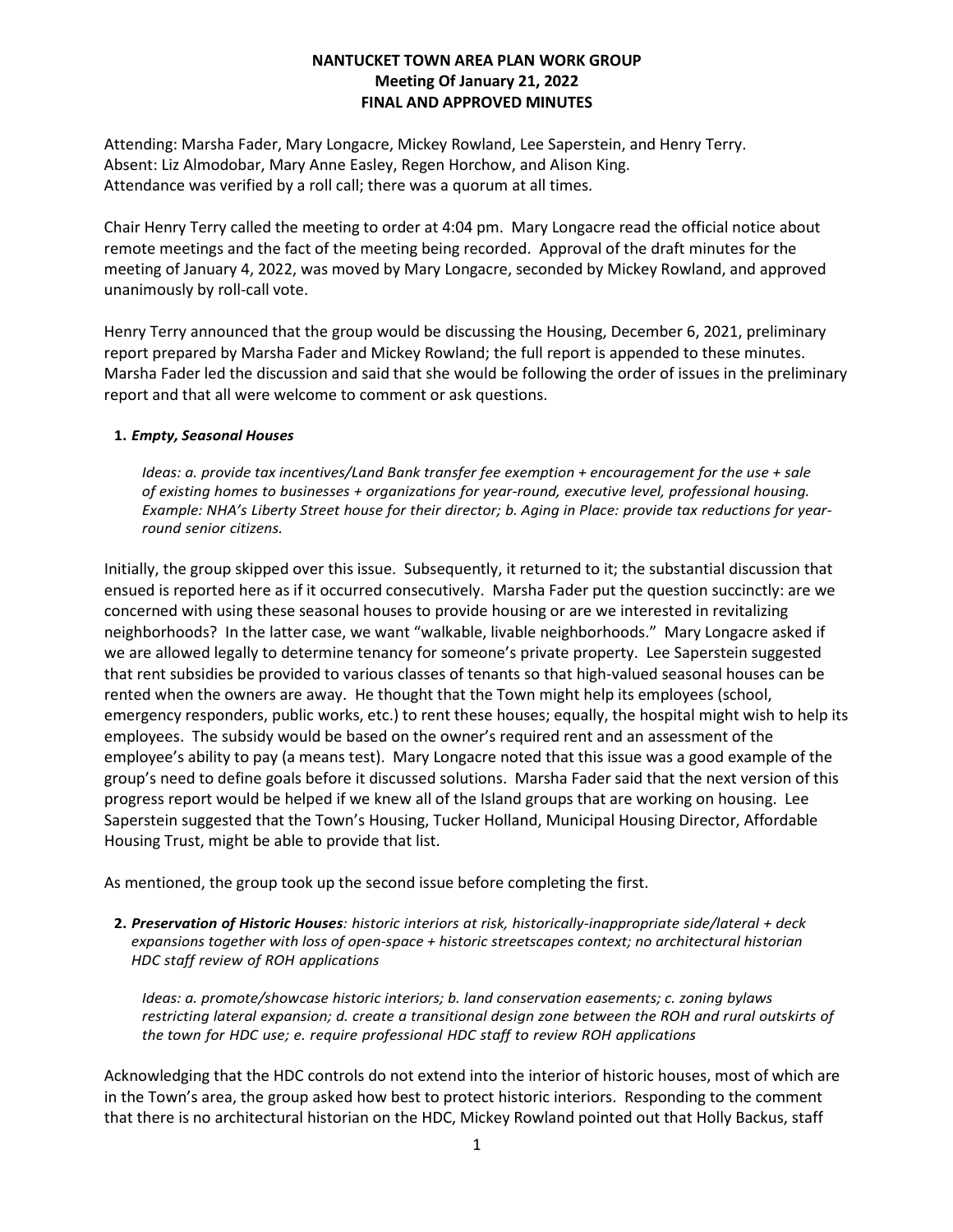support for the Commission, was capable and reviewed applications carefully for architectural concerns. It was acknowledged that the HDC might consider promulgating rules specific to the Old Historic District for the preservation of historic houses. Mary Longacre asked whether or not there was an intention to revise the HDC guidance document, "Building with Nantucket in Mind" (BWNIM). It is noted that buildings must follow the Massachusetts building code, while the HDC document is guidance on how best to comply with HDC rules. Mickey Rowland indicated that there had been interest in a revision of BWNIM and possible a Community Preservation grant to do so but that nothing has happened recently.

Because this issue included a suggestion that zoning and usage could be changed in the Old Historic District to prevent the construction of inappropriate additions to historic structures, the group looked at Issue 6.

*6. Zoning Relevance: review historic properties to incorporate within the Residential Old Historic District + streetscapes where the demarcation is down the middle of a street (exs: Upper Main Street, Cliff Road,* Liberty + N Liberty Streets have one side in the district and one side out. The Zoning follows suit, split*ting down the street with one side in and the other side out.*

It was felt by all that both sides of historic streets should be incorporated in the Old Historic District and that district or zone boundaries should follow the back lot lines and not the middle of the street.

The group then returned to Issue 3. on Quality-of-Life Challenges.

**3.** *Quality of Life challenges: noise (landscapers, HVAC, helicopters); lack of sidewalk maintenance; ineffective street signage; swimming pools + spas; short term rentals; good, walkable, livable neighborhoodsattract + keep year-round residents.*

Mary Longacre suggested that there be more detail and specifics in this section. Lee Saperstein reminded the group that the Planning Department had organized a work group to amend the Town's noise ordinance and we need to see if the revision will appear at the next Annual Town Meeting. Also, there are several citizens' articles on pools and spas proposed for the ATM that would constrain new installations in the Old Historic District. He mentioned also that the Town has a long-term project to rebuild sidewalks in the downtown area and along main streets leading into the Town.

There was general agreement that a limited number of convenience stores, Issue 4., in a residential neighborhood enlivened it.

# **4.** *Loss of Mixed-Use Zoning*

*Idea: encourage the re-use of existing commercial uses such as Marden/Main Street, Lighting/North Liberty*

Historically, Nantucket has had convenience stores in walking distances of residences in the Town area. The recent departure of the Nantucket Bake Shop is a reminder that convenience stores are being lost. Ryder's was a package store on Orange Street, Rebimbas's a convenience store on Pleasant Street, and Marden's plumbing shop was by the Monument on upper Main Street; 56 Union Street may be lost as a restaurant; the former Lightship Basket Museum may become a residence. There are inns and restaurants in the Old Historic District, presumably as pre-existing, non-conforming uses. A question was posed by Mickey Rowland whether or not existing non-conforming uses should be protected for the future. What would it take to establish a new special permit? Mickey Rowland pointed out that the current zoning use chart does not permit commercial enterprises in the Residential Old Historic, ROH, district, not even by special permit. He suggested that we could recommend a relaxation of that ban so that special permits, which allow the Planning Board to control the intended use, would be permitted. Mary Longacre noted that the scale of the retail/commercial use to be permitted by special permits should be defined and, even, constrained. Marsha Fader said that the group would need to decide on how best to proceed: identify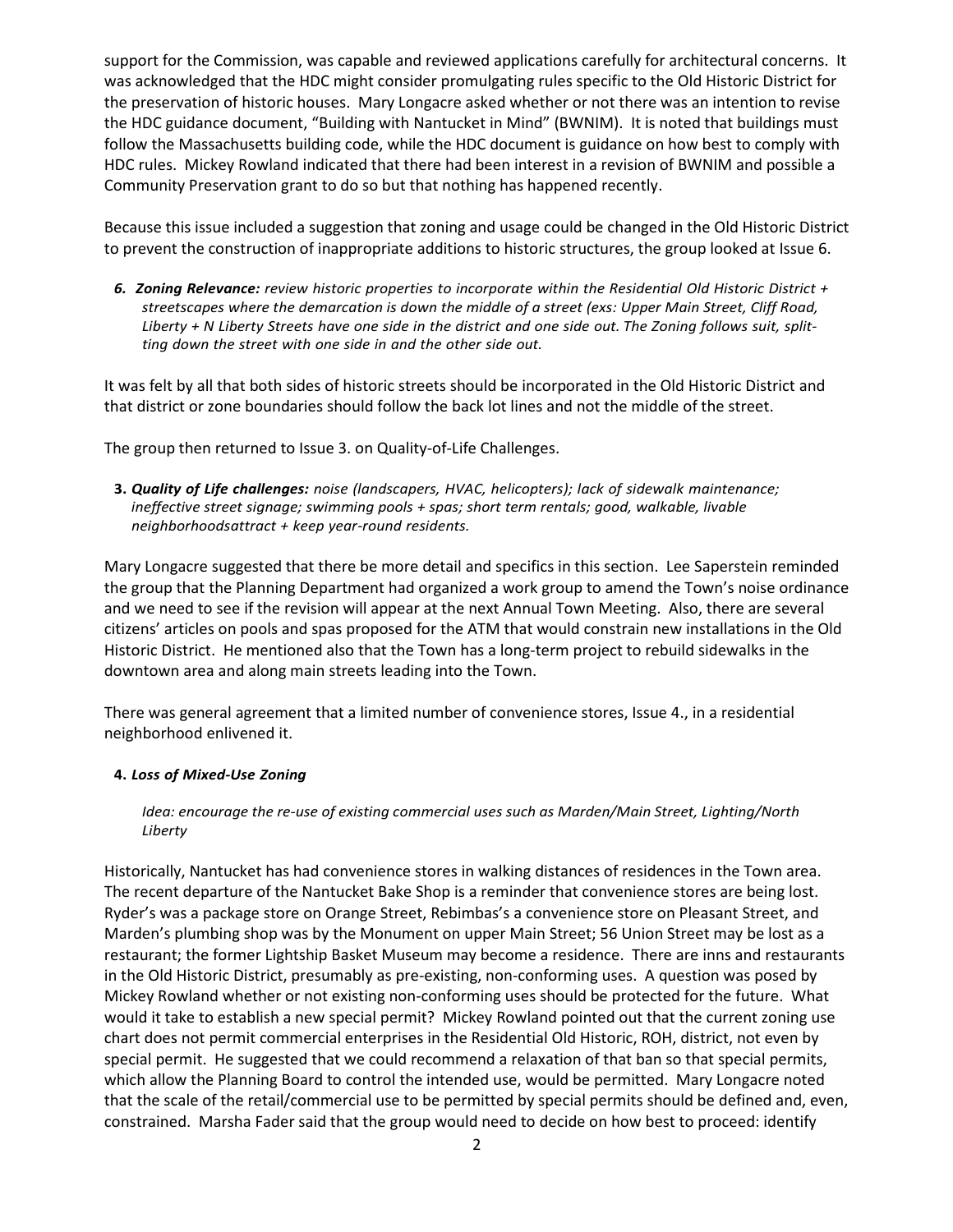specific locations where retail commerce could be located or, by asking for special permits to allow a particular use, to allow the Planning Board to decide.

The last issue to be discussed was that of short-term rentals, STR.

# **5.** *Short Term Rentals: extends the Commercial Downtown/CDT imperceptibly into the ROH*

It was acknowledged that the Planning Department and several lobbying groups are looking at the issue of STRs and how best to amend zoning rules to meet the needs of both renters and landlords. Mickey Rowland suggested that we ask the planners to be thoughtful; our group may wish to review proposals as they are published. Mary Longacre repeated that suggestions we adopt should be specific. In keeping with the group's desire to have our neighborhoods be livable, we need to ask how best to monitor renters' behavior. May we put the onus on property owners? If enforcement is the recommendation, should we recommend that Community Service Officers, CSOs, often called summer specials, be hired before Memorial Day so as to help control Figawi parties?

Mary Longacre pointed out, as the discussion drew to a close, that the Work Group, nine people in all, should not be a single source for the Town Area Plan. The community needs to be involved through surveys, open meetings, and public hearings.

At this point, it was 4:55 pm and Henry Terry suggested that it was time to adjourn; Mary Longacre so moved, Mickey Rowland seconded, and the entire group concurred.

For reference: Subcommittee composition.

- 2. Land Use: Liz Almodobar and Mary Anne Easley
- 3. Housing: Marsha Fader and Mickey Rowland
- 4. Economic Development: Alison King and Mary Longacre
- 5. Natural and Cultural Resources: Liz Almodobar and Marsha Fader
- 6. Open Space and Recreation Plan: Mary Anne Easley and Henry Terry
- 7. Services and Facilities: Regen Horchow and Mickey Rowland
- 8. Circulation; Mary Longacre and Lee Saperstein

Lee W. Saperstein, Secretary.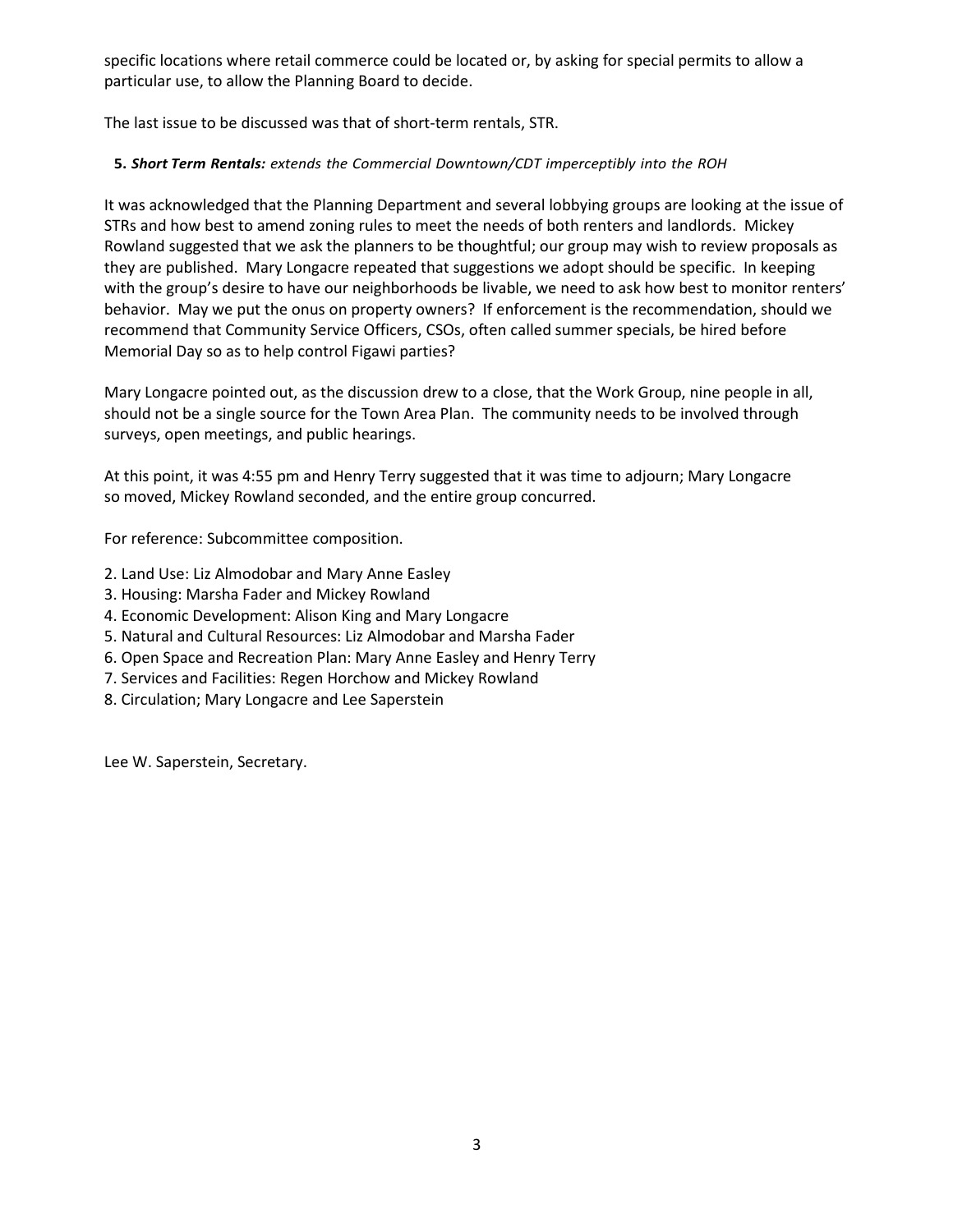## **Concerns & Questions**

The following concerns and questions were discussed at several in-person meetings:

- 1. How will this Town Area Plan function to be meaningful? The implementation sections for other area plans do not propose actions or appear to be connected to specific island improvements. We wish to create a plan that will be actively used.
- 2. In the preservation & management of our historic district, what is the intention: to restrict or enable additional housing?
- 3. Quality of Life is a consistent benchmark from which all of our discussions were derived.
- 4. To better understand Housing, we need to study our area + analyze the following information:
	- How was our area zoned and when? Is the rationale for its zoning still relevant?
	- •Statistics: quantity of houses, year-round houses, secondary dwellings, commercial buildings, etc.

#### **Housing Issues**

### **1. Empty, Seasonal Houses**

Ideas: a. provide tax incentives/Land Bank transfer fee exemption + encouragement for the use + sale of existing homes to businesses + organizations for year-round, executive level, professional housing. Example: NHA's Liberty Street house for their director; b. Aging in Place: provide tax reductions for yearround senior citizens.

2. **Preservation of Historic Houses**: historic interiors at risk, historically-inappropriate side/lateral + deck expansions together with loss of open-space + historic streetscapes context; no architectural historian HDC staff review of ROH applications

Ideas: a. promote/showcase historic interiors; b. land conservation easements; c. zoning bylaws restricting lateral expansion; d. create a transitional design zone between the ROH and rural outskirts of the town for HDC use; e. require professional HDC staff to review ROH applications

3. **Quality of Life challenges:** noise (landscapers, HVAC, helicopters); lack of sidewalk maintenance; ineffective street signage; swimming pools + spas; short term rentals; good, walkable, livable neighborhoodsattract + keep year-round residents

#### **4. Loss of Mixed-Use Zoning**

Idea: encourage the re-use of existing commercial uses such as Marden/Main Street, Lighting/North Liberty

- 5. **Short Term Rentals:** extends the Commercial Downtown/CDT imperceptibly into the ROH
- 6. **Zoning Relevance:** review historic properties to incorporate within the Residential Old Historic District +streetscapes where the demarcation is down the middle of a street (exs: Upper Main Street, Cliff Road, Liberty + N Liberty Streets have one side in the district and one side out. The Zoning follows suit, splitting down the street with one side in and the other side out.

## **PROJECT DESCRIPTION ELEMENTS OF M.G. L. 41-81D**

**Housing:** identifies and analyzes existing and forecasted housing needs and objectives including programs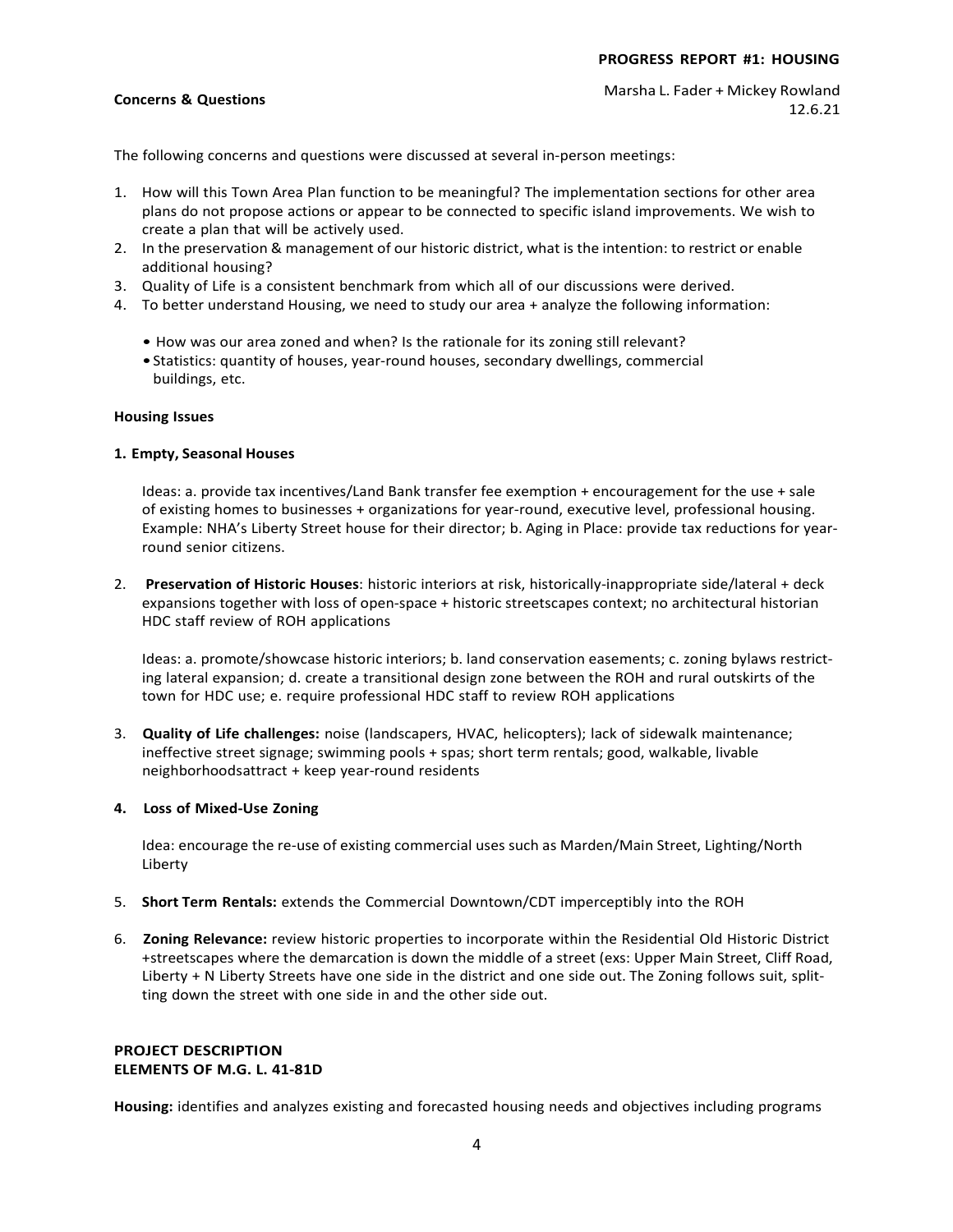for the preservation, improvement and development of housing. This element shall identify policies and strategies to provide a balance of local housing opportunities for all citizens.

From Sconset Area Plan:

3.1 'Sconset has unique architectural characteristics based on different historical and economic origins. Those characteristics are best evidenced in different architectural neighborhoods. These neighborhoods will delineate areas where houses are similar in style, mass and height, and in some cases, historical periods. SAP recommends the establishment of these architectural standards through a professionally conducted study to be used as a purposeful guideline for the SAB and HDC in determining appropriate residential development within a specific neighborhood.

3.2 SAP recommendsthat the standards for determining development patterns with regard to these neighborhoods be codified in an architectural database to be used by the SAB and HDC for decisionmaking.

3.3 SAP supports the ongoing work of the SAB and their coordinated efforts with the HDC.

3.4 SAP supports the use and expansion of workforce housing at the USCG LORAN station while preserving the majority of the parcel as open space.

3.5 SAP encourages tax incentives for year-round rental properties in the effort to provide affordable workforce housing.